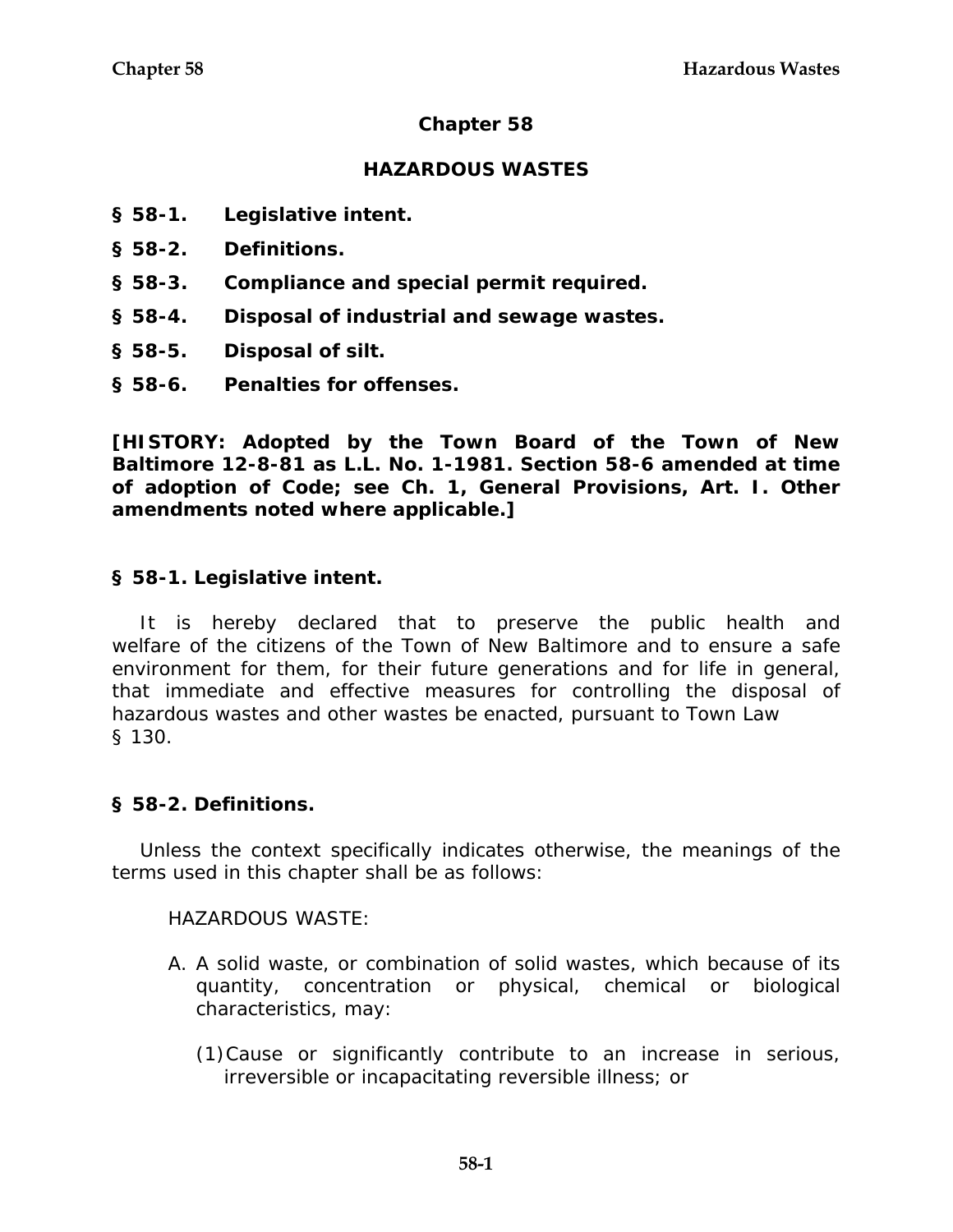- (2)Cause or significantly contribute to a substantial present or potential hazard to human health or the environment when improperly treated, stored, transported, disposed of or otherwise managed.
- B. Such wastes shall include but not be limited to wastes which are bioconcentrative, highly flammable, explosive, highly reactive, toxic, poisonous, radioactive, irritating, sensitizing or infectious, and shall include wastes that are solid, semisolid, liquid or contain gases. Final determination of whether or not a waste is "hazardous" shall be made by the New York State Environmental Conservation Department.

INDUSTRIAL WASTE - Wastes in semisolid or solid form generated by industrial or commercial processes of any nature by any person, including but not limited to residue, sludges, greases, oils, solvents, spent chemicals, acids, clay, cinders and similar wastes, but does not include wood, paper and packaging materials.

PERSON - Any individual, public or private corporation, political subdivision, government agency, department of the state or United States, partnership, industry, association, firm, trust, estate or any other legal entity.

SEWAGE WASTE - Any liquid, solid or semisolid waste from septic tanks, cesspools, domestic sewer systems and sewage treatment facilities, whether such wastes are treated or-untreated.

SILT - The sediment, alluvial deposit, mud, gravel, sand, rock, clay or other sedimentary material of a river, stream, creek, lake, pond or other body of water.

TOWN - The Town of New Baltimore.

### **§ 58-3. Compliance and special permit required.**

No person shall cause or permit the generation, disposal, dumping, depositing, burial, transportation, treatment or storage of any hazardous wastes in the town, except in complete compliance with all current and applicable laws, rules and regulations of the New York State Department of Environmental Conservation, New York State and the federal government, and further except by special permit of the Town Board.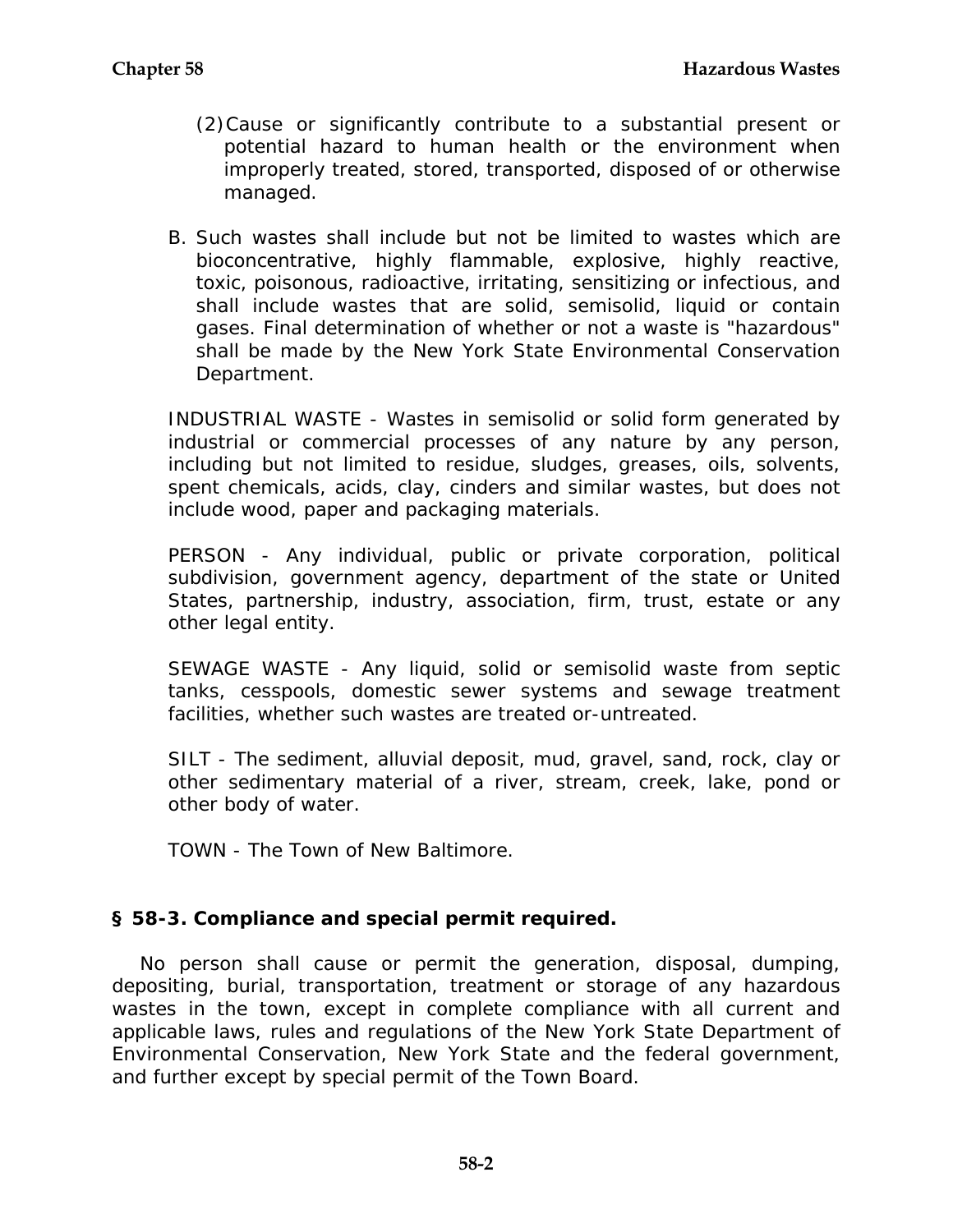# **§ 58-4. Disposal of industrial and sewage wastes.**

- A. No person shall cause or permit the disposal, dumping, depositing, burial or storage of any industrial waste products or sewage wastes from any source whatsoever originating outside the town on any land within the town, except by special permit issued by the Town Board, and except in complete compliance with all applicable state and federal laws, rules and regulations.
- B. Upon issuance of a special permit by the Town Board, industrial waste products or sewage wastes originating within the town may be disposed, dumped, deposited and buried in a sanitary landfill approved and operated in accordance with the New York State Environmental Conservation Department rules and regulations; provided, however, that in the event that the town does not operate its own sanitary landfill and contracts with another municipality for use of its facilities by town citizens, any additional laws, rules or regulations applicable to any such facilities shall apply.

# **§ 58-5. Disposal of silt.**

 $\overline{a}$ 

No person shall cause or permit the disposal, depositing or dumping or burial of any silt on any land within the town, except upon permit issued by the Town Board and in accordance with all applicable state and federal laws, rules and regulations.

### **§ 58-6. Penalties for offenses.[1](#page-2-0)**

- A. Any violation of this chapter shall render the owner of this land and the person or persons disposing of said material subject to a fine not to exceed the sum of two hundred fifty dollars (\$250.) or imprisonment for not more than fifteen (15) days, or both, for each and every offense. The commission of a single act prohibited by this chapter shall constitute a separate violation hereof, and each day of such violation shall constitute a separate offense, punishable as such.
- B. In addition to any criminal actions as stated herein, the town may subject such violator to a civil penalty or fine payable to the town in an amount of fifty dollars (\$50.) per day for each offense.

<span id="page-2-0"></span> $1$  Amended at time of adoption of Code; see Ch. 1. General Provisions, Art. 1